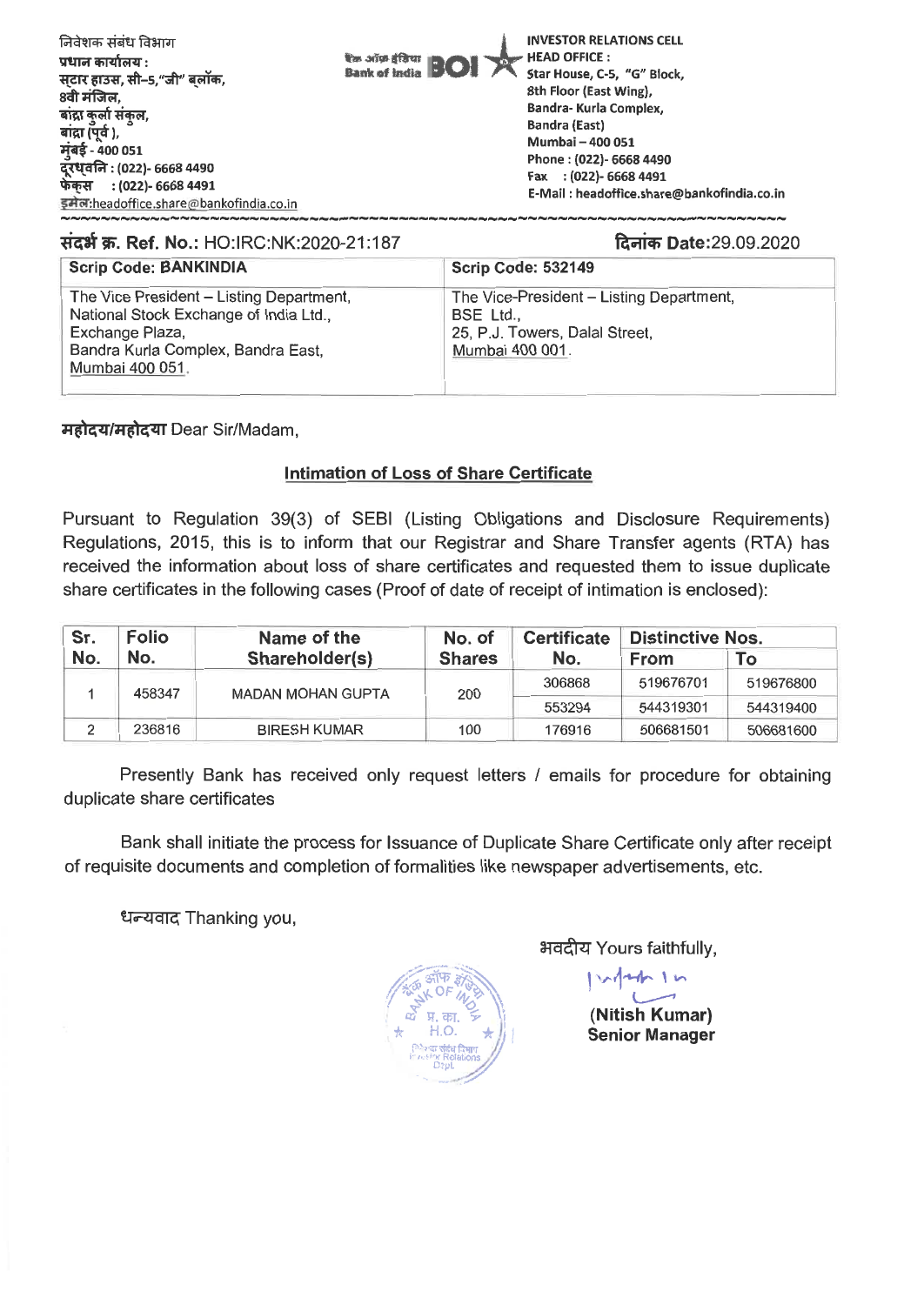## [External]Duplicate Share Intimations Received On : 20200928



Caution: This email originated from a source outside sank of India.

Dear Sir/Ma'am,

Please be informed that in terms of the provisions of the SEBI (LODR) Regulations, 2015, the Company is required to submit information regarding loss of share certificates and issue of duplicate certificates, to the stock exchange within two days of its getting information. Further, the said intimation has to be filed only through the mode of NEAPS filing for NSE and on listing.bseindia.com for BSE and not via hard copy submission.

Accordingly, we are sharing herewith the receipt of the following request for loss of share certificate of the Company by shareholders, to enable you to comply with the said regulatory requirement within the timelines prescribed.

| Client Name                             | Cert.<br>N <sub>o</sub> | Dist. No<br>From | Dist. NO.<br>T٥ | Folio<br>No. | Quantity | <b>Name</b>                        |
|-----------------------------------------|-------------------------|------------------|-----------------|--------------|----------|------------------------------------|
| <b>BANK OF INDIA -</b><br><b>EQUITY</b> | 306868                  | 519676701        | 519676800       | 458347       | 100      | MADAN MOHAN<br><b>GUPTA</b>        |
| BANK OF INDIA -<br><b>EQUITY</b>        | 553294                  | 544319301        | 544319400       | 458347       | 100      | <b>MADAN MOHAN</b><br><b>GUPTA</b> |

Should you have any queries in respect of the aforesaid instruction kindly revert back.

#### Regards,

Bigshars Services Pvt, Ltd.

Alert:External Mail! Exercise caution while opening URL/attachment.

 $\leftarrow$ 



 $\frac{1}{2}$   $\rightarrow$ ÷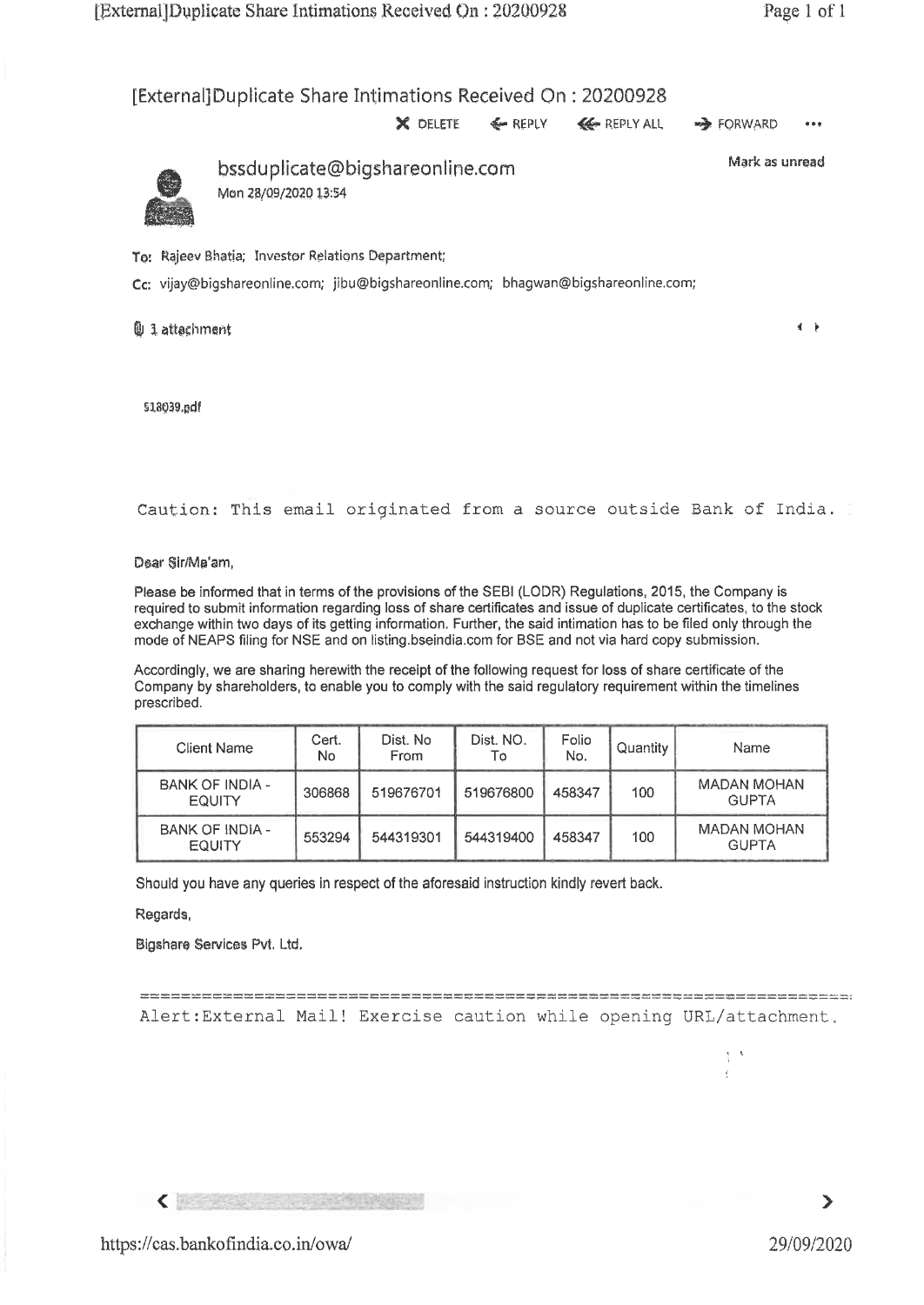$1.70$ 

OUP Haridwar BIGSHARE SERVICES (P) LTD FLOOR BHARAT TIN WORKS BLDG  $157$ OPP VASANT OASIS MAKWANA ROAD MOROL, ANDHERI (E) MUMBAI - 400059  $PH : 022 - 62638200$ 

UNIT: BANK OF INDIA

FOLIO NO: 458347 Your Ref: Your mail dt 24/8/20 DearSir

I am holding 200 shares of BANK OF INDHA Vide Folio No. 458347 a centification 00 0306868 and 00553294.

- These share centification have been lost/misplaced.
- Kindly arrange to usual duplicate share untification in lieu of about
- I am enclosing a copy of PAN card a Aadhar card

Thanking you.

Yours failsfully migupla. Madan Mohan Gupta 759 Model Colony Avas Vikas Jwalapur Haridwar Uttarakhand-249407

518039

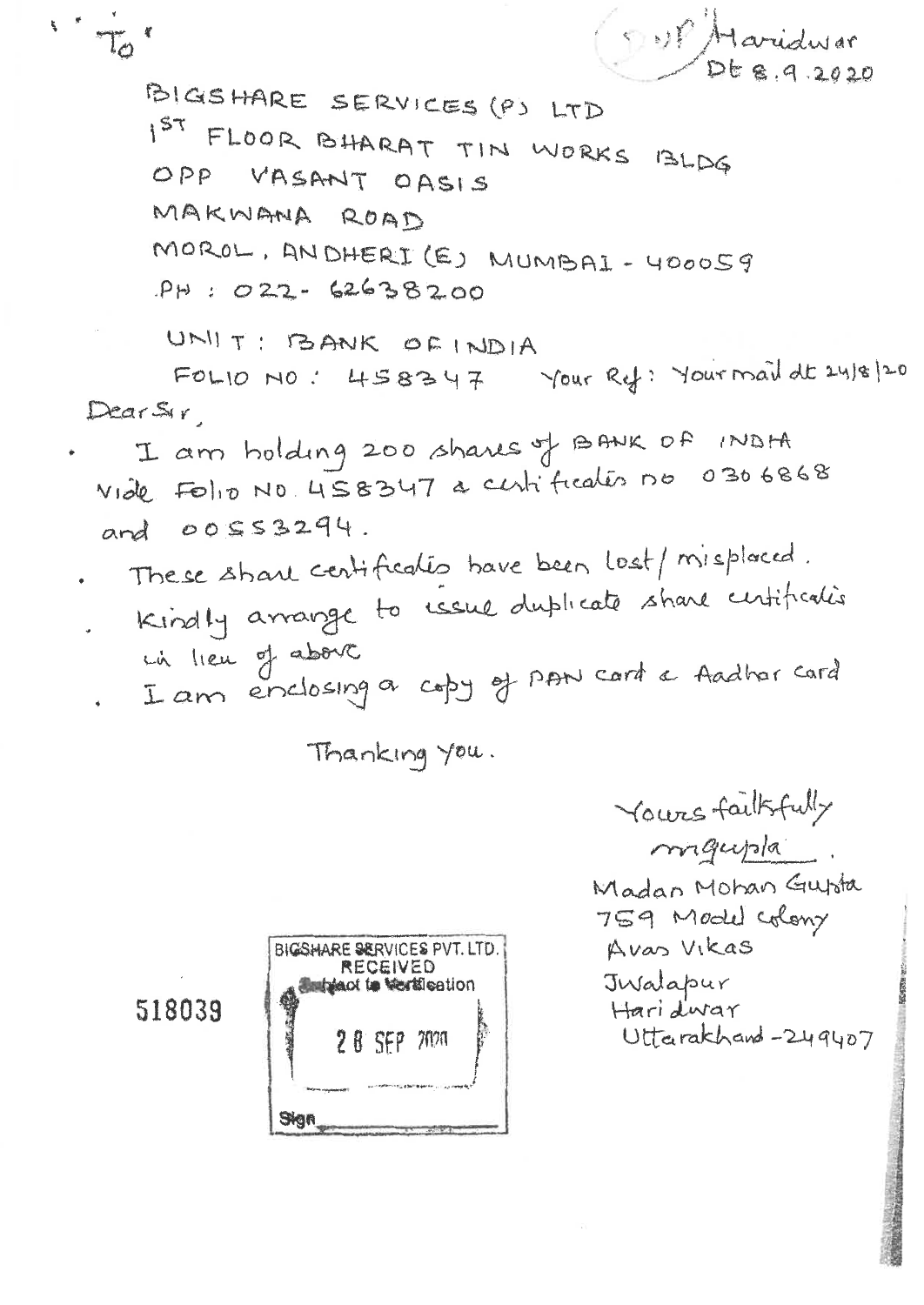# [External]Duplicate Share Intimations Received On : 20200928



Caution: This email- originated from a source outside Bank, of India.

Dear Sir/Ma'am,

Please be informed that in terms of the provisions of the SEBI (LODR) Regulations, 2015, the Company is required to submit information regarding loss of share certificates and issue of duplicate certificates, to the stock exchange within two days of its getting information. Further, the said intimation has to be filed only through the mode of NEAPS filing for NSE and on listing.bseindia.comfor BSE and not via hard copy submission.

Accordingly, we are sharing herewith the receipt of the following request for loss of share certificate of the Company by shareholders, to enable you to comply with the said regulatory requirement within the timelines prescribed.

| Client Name                                                      | Cert. No   Dist. No From   Dist. NO. To   Folio No.   Quantity |  |     | Name                    |
|------------------------------------------------------------------|----------------------------------------------------------------|--|-----|-------------------------|
| BANK OF INDIA - EQUITY   176916   506681501   506681600   236816 |                                                                |  | 100 | <b>I BIRESH KUMAR I</b> |

Should you have any queries in respect of the aforesaid instruction kindly revert back.

Regards,

Bigshare Services Rvt. Ltd.

= Alert :External Mail! Exercise caution while opening URL/attachment.